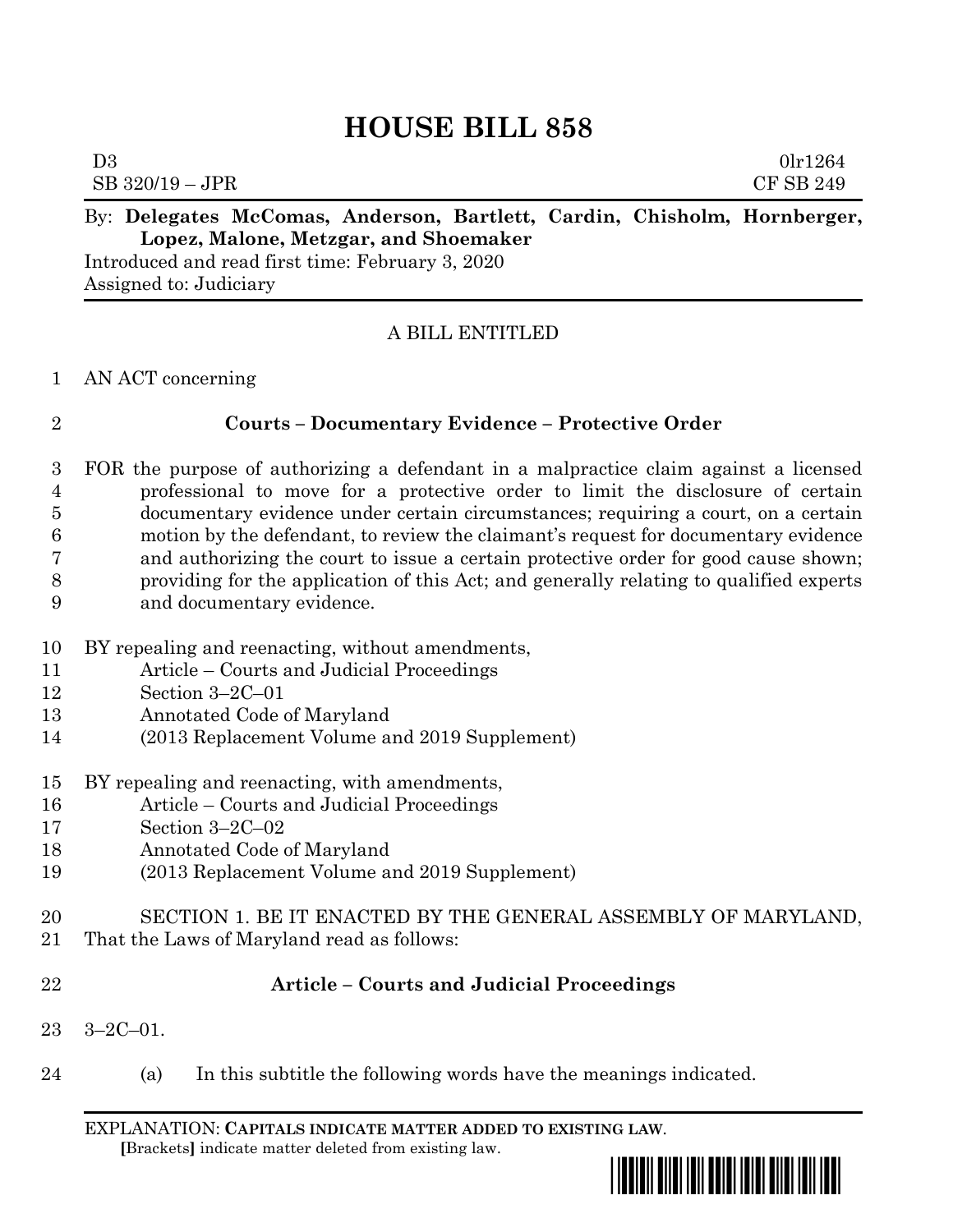#### **HOUSE BILL 858**

 (b) "Claim" means a civil action, including an original claim, counterclaim, cross–claim, or third–party claim, originally filed in a circuit court or United States District Court against a licensed professional or the employer, partnership, or other entity through which the licensed professional performed professional services that is based on the licensed professional's alleged negligent act or omission in rendering professional services, within the scope of the professional's license, permit, or certificate, for others.

(c) "Licensed professional" means:

 (1) An architect licensed under Title 3 of the Business Occupations and Professions Article;

 (2) An interior designer certified under Title 8 of the Business Occupations and Professions Article;

 (3) A landscape architect licensed under Title 9 of the Business Occupations and Professions Article;

 (4) A professional engineer licensed under Title 14 of the Business Occupations and Professions Article; or

 (5) A professional land surveyor or property line surveyor licensed under Title 15 of the Business Occupations and Professions Article.

 (d) (1) "Qualified expert" means an individual who is a licensed professional, or comparably licensed or certified professional under the laws of another jurisdiction, knowledgeable in the accepted standard of care in the same discipline as the licensed professional against whom a claim is filed.

- (2) "Qualified expert" does not include:
- 23 (i) A party to the claim;
- 24 (ii) An employee or partner of a party;

 (iii) An employee or stockholder of a professional corporation of which a party is a stockholder; or

(iv) A person having a financial interest in the outcome of the claim.

3–2C–02.

 (a) (1) Except as provided in subsections (b) and (c) of this section, a claim shall be dismissed, without prejudice, if the claimant fails to file a certificate of a qualified expert with the court.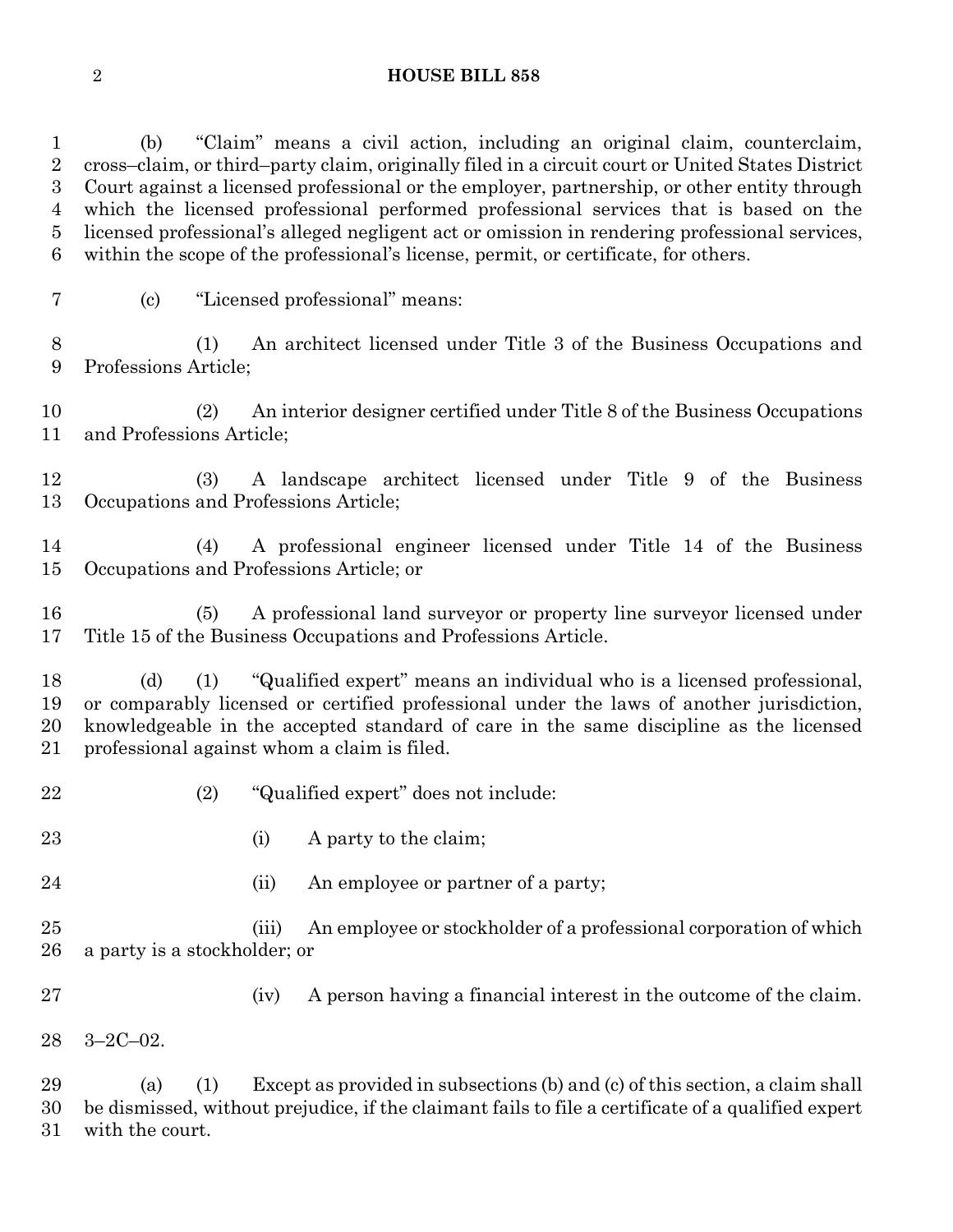#### **HOUSE BILL 858** 3

 (2) A certificate of a qualified expert shall: (i) Contain a statement from a qualified expert attesting that the licensed professional failed to meet an applicable standard of professional care; (ii) Subject to the provisions of subsections (b) and (c) of this section, be filed within 90 days after the claim is filed; and (iii) Be served on all other parties to the claim or the parties' attorneys of record in accordance with the Maryland Rules. (b) (1) **[**Upon**] SUBJECT TO PARAGRAPH (2) OF THIS SUBSECTION, ON** written request made by the claimant within 30 days of the date the claim is served, the defendant shall produce documentary evidence that would be otherwise discoverable, if the documentary evidence is reasonably necessary in order to obtain a certificate of a qualified expert. (2) **(I) THE DEFENDANT MAY MOVE FOR A PROTECTIVE ORDER TO LIMIT THE DISCLOSURE OF DOCUMENTARY EVIDENCE REQUESTED UNDER THIS SUBSECTION TO PROTECT THE DEFENDANT FROM ANNOYANCE, EMBARRASSMENT, OPPRESSION, OR UNDUE BURDEN OR EXPENSE. (II) ON MOTION BY THE DEFENDANT UNDER THIS PARAGRAPH, THE COURT: 1. SHALL REVIEW THE CLAIMANT'S REQUEST FOR DOCUMENTARY EVIDENCE; AND 2. FOR GOOD CAUSE SHOWN, MAY ISSUE A PROTECTIVE ORDER SPECIFYING THE DOCUMENTARY EVIDENCE THAT THE DEFENDANT IS REQUIRED TO PRODUCE. (3)** The time for filing a certificate of a qualified expert shall begin on the date on which the defendant's production of the documentary evidence under paragraph (1) **OR (2)** of this subsection is completed. **[**(3)**] (4)** The defendant's failure to produce the requested documentary evidence under paragraph (1) **OR (2)** of this subsection shall constitute a waiver of the requirement that the claimant file a certificate of a qualified expert as to that defendant. (c) (1) Upon written request by the claimant and a finding of good cause by the court, the court may waive or modify the requirement for the filing of the certificate of a qualified expert. (2) The time for filing the certificate of merit of a qualified expert shall be suspended until the court rules on the request and, absent an order to the contrary, the